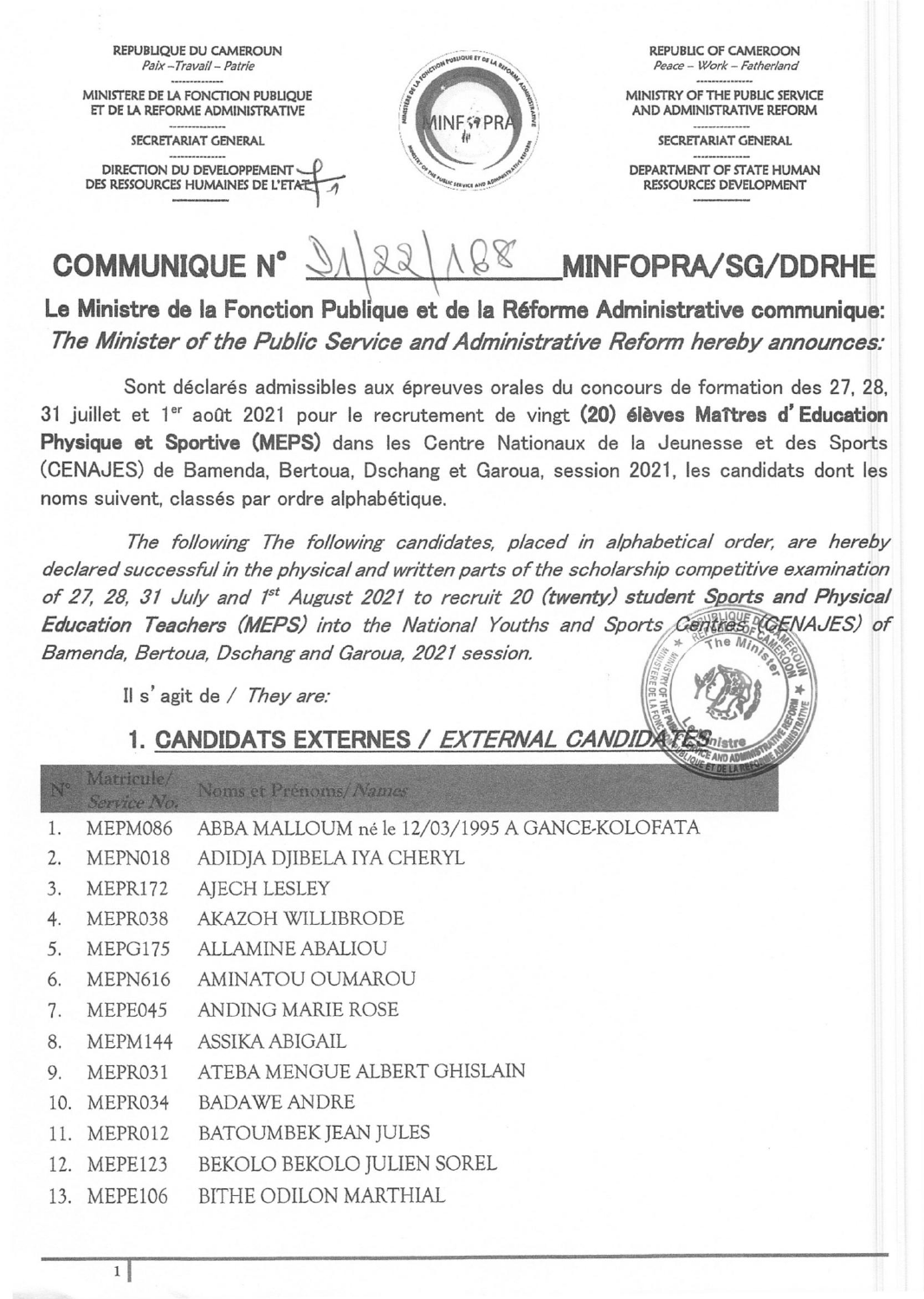|     | 14. MEPR010 | <b>BITOTE EMANE YVES THIERY</b>                   |  |
|-----|-------------|---------------------------------------------------|--|
|     | 15. MEPR129 | DIM ELOCK JEAN AMOS                               |  |
|     | 16. MEPG143 | DJORWE TAPWE AMOS                                 |  |
|     | 17. MEPR254 | ENGOUBOU JACQUES CHRISTIAN                        |  |
|     | 18. MEPD146 | ESSOH AARON CHARNEL                               |  |
|     | 19. MEPR068 | EYENGA BERNADETTE ALICE                           |  |
|     | 20. MEPE190 | <b>GUEHOADA AMANG</b>                             |  |
|     | 21. MEPM076 | <b>HAWA SADOU</b>                                 |  |
|     | 22. MEPR154 | KANGUE HAPPI BEAUCLAIR                            |  |
|     | 23. MEPB145 | KEMADJOU CELESTIN                                 |  |
|     | 24. MEPF201 | MAGOUM FOSSO CHIMENE FLORE                        |  |
|     | 25. MEPM164 | MAHAMAT HABIBOU                                   |  |
|     | 26. MEPD183 | MBAMI NGANTCHOU JORDAN                            |  |
|     | 27. MEPF149 | MBOUEMBOUE NGAPNA LIONEL BRICE                    |  |
|     | 28. MEPR059 | MBOZO'O ONDJA'A ADELAIDE LAURE                    |  |
|     | 29. MEPB075 | MEJOUONG MAGHENG SAURELLE LUCRESSE                |  |
|     | 30. MEPN138 | MIRINDOUMA GILBERT                                |  |
|     | 31. MEPG035 | MISTE DAWAI PIERETTE                              |  |
|     | 32. MEPG088 | <b>MINISTRIE DE LA FOUS</b><br>MOUSSA BOUBA       |  |
|     | 33. MEPR124 | NDONGO BWAME CHARLEM BOVEN                        |  |
|     | 34. MEPR212 | NGONO SANDJOUMBI ESTELLE BRENDA<br>SERVICE AND AN |  |
|     | 35. MEPR191 | NGOUANET FOTSA WILFRIED                           |  |
|     | 36. MEPR174 | NYONG JULIETTE AWAN                               |  |
| 37. | MEPR083     | SANDJO HERMANN                                    |  |
|     | 38. MEPB184 | SHIYFEN BRANDON DZESINYUY                         |  |
|     | 39. MEPR181 | SONFACK MALESSONG LOIC KEVIN                      |  |
|     | 40. MEPB204 | TECHE VANESIA AMEI                                |  |
|     | 41. MEPR053 | TIODA NOUTSA ERVE                                 |  |
|     | 42. MEPE044 | TOZA NDINGA CHRISTELLE                            |  |
|     | 43. MEPR151 | TSAFACK NGUIMBOU JACQUELINE                       |  |
|     | 44. MEPM121 | WAIDAMA JOEL DESIRE                               |  |
|     | 45. MEPG197 | WAWO NGANTCHOU MARTINE                            |  |
|     | 46. MEPD156 | YANGA NSAMB VICTOR AUBIN                          |  |
|     | 47. MEPF185 | YENOU NJANKOUO ZOULIATOU                          |  |
|     | 48. MEPM002 | ZOYANE BIENVENU                                   |  |

**CREASED # NO**